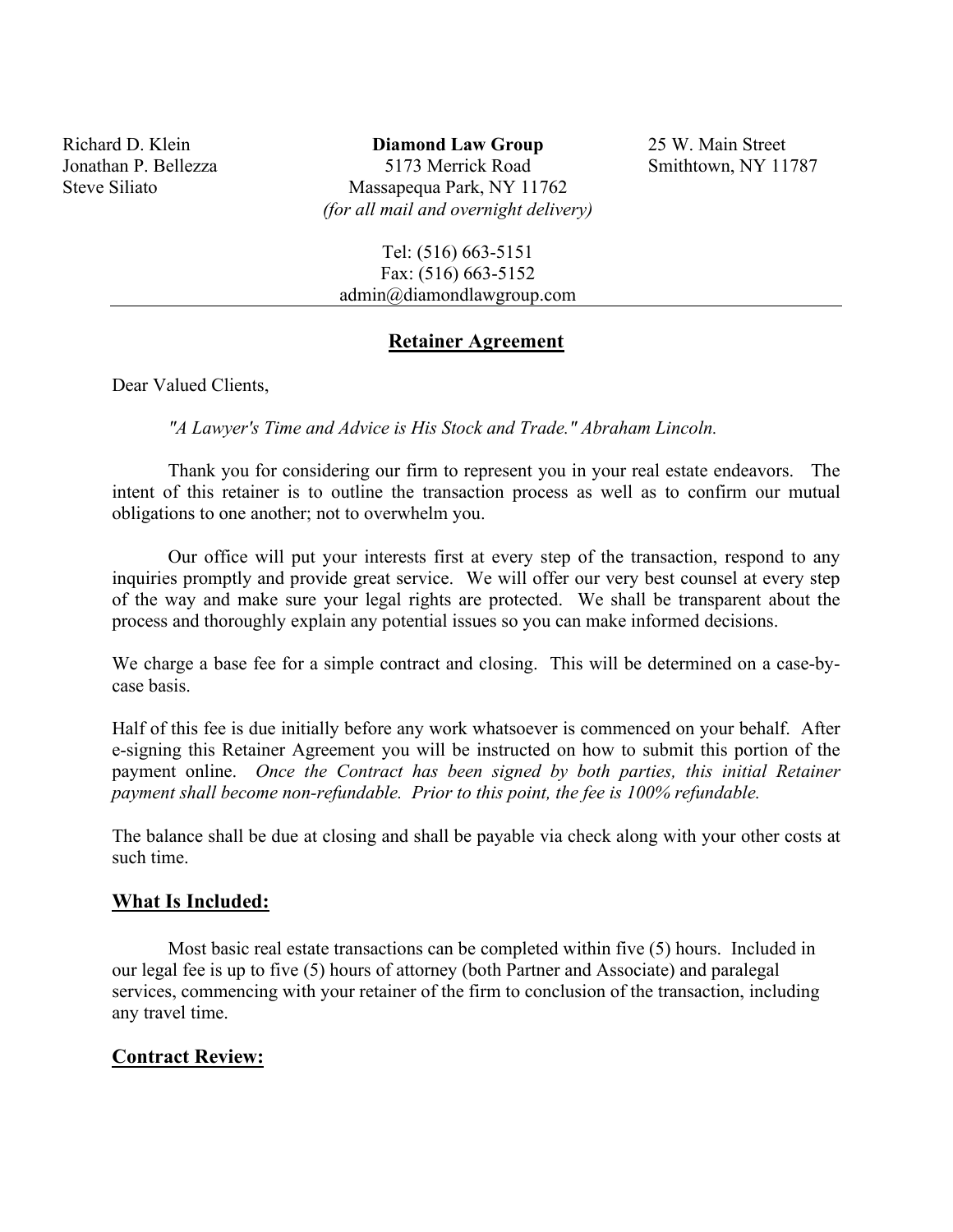- A real estate contract is written evidence of a meeting of the minds between you and the seller. The contract contains all of the terms and conditions of the transaction and describes the parties' respective rights and obligations. The contract will also contain contingency provisions and representations of you and the seller that describe what will happen if the transaction does not go exactly as stated in the contract.
- Should you wish to negotiate credits and/or repairs based upon the report your **agent** will assist you in brokering the terms.
- Once your due diligence has concluded we shall then request the proposed contract from the seller's attorney.
- Upon receipt and review of the proposed contract, we will negotiate revisions with the seller's attorney on your behalf to ensure you are adequately protected.
- Upon verification that the seller's attorney has approved our revisions our office will contact you to schedule an appointment/teleconference (as necessary) so that we may thoroughly review the terms. You must submit your contract deposit at that time typically via personal check or wire transmission. If you have any particular questions, you may find it helpful to organize a list so that we may better assist you at the contract signing.
- After you sign the contract we shall send the 'partially executed' contract to the seller's attorney so that the homeowner may execute the same. It should be noted that neither party is bound by this partially executed contract.
- Thereafter it will be returned to our office at which point you shall be 'officially' in contract (our office shall follow up with them in order to ensure the contract is returned expeditiously). Unless you have sent a wire, it is at this time that your down-payment check will be deposited by the seller's attorney in a non-interest bearing escrow account to be held until the closing.

# **Title Search:**

- *This does not apply to coop. transactions.*
- This is a detailed examination of the historical records of a property. The purpose of the search is to make sure that you are purchasing the house from the legal owner and that there are no liens, judgments, tax arrears or other claims filed against the property or property owner which would adversely affect the ownership, marketability or value of the property.
- The typical timeframe for this to be received is approximately one month though depending on the municipality, it may very well be longer.
- If a title claim is made against your property, your title insurance company will pay all legal fees, court costs and related fees in order to defend the claim for as long as you own the property. Your lender also requires that you obtain insurance to insure that their new mortgage loan will be in the first lien position.
- Title insurance is a one-time premium and the rate is regulated by the State of New York, so all title companies charge the same fee. However, you should request a 'Loan Estimate' from your mortgage professional that will outline all of your closings costs, including lender's fees and title charges.
- The contract will generally state that the sale is conditioned upon the seller transferring "good and marketable" title to the property. This means that the seller must transfer title free and clear of all judgments, mortgages and other liens which may exist against the property.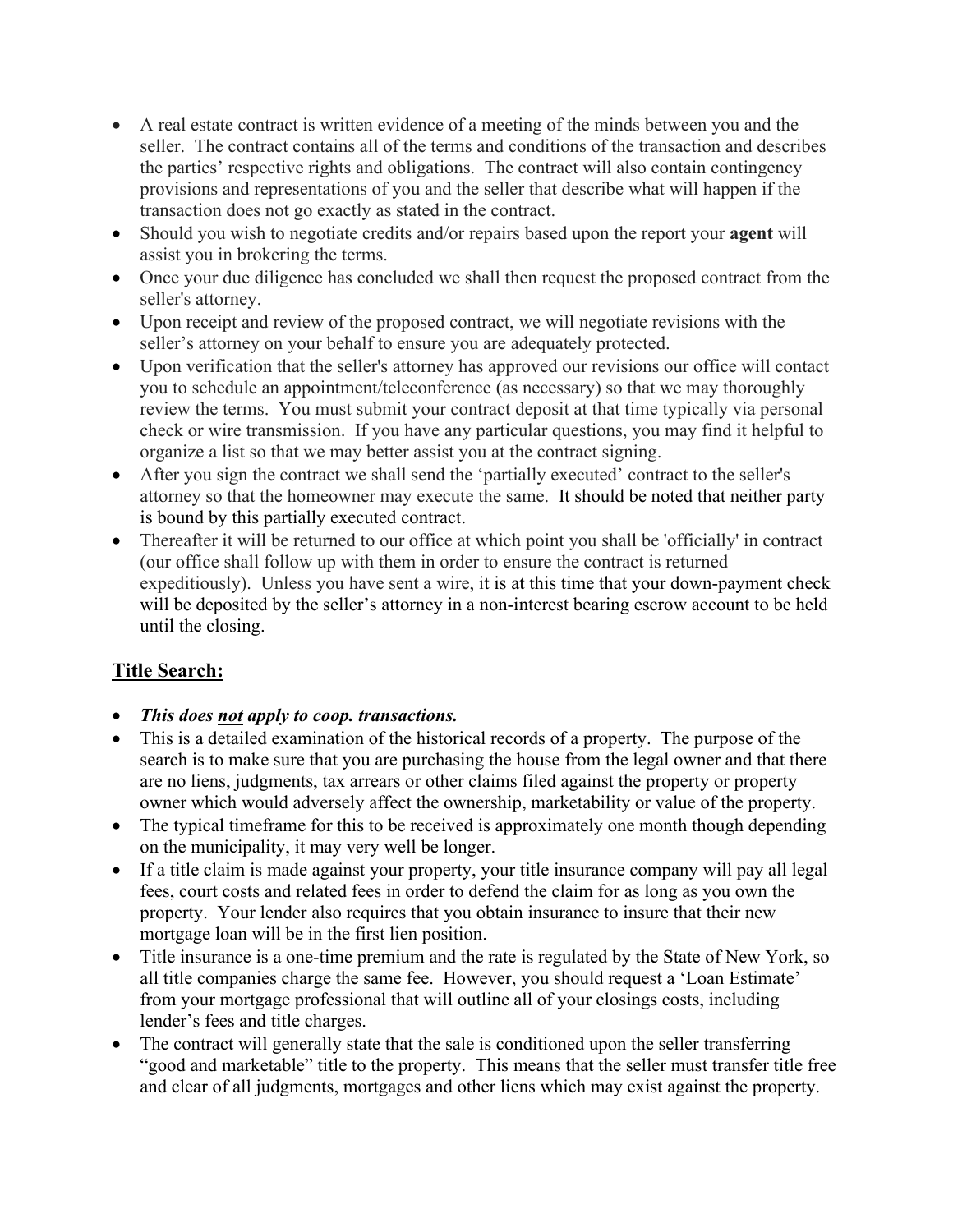- Our office will review the title report upon receipt and shall send a list of defects to the seller's attorney to ensure they have proper notice of any issues which require correction. Thereafter we will continue to follow up with the seller's attorney to verify that they are resolved in a timely fashion. Of course we shall update you along the way.
- You understand we do not warranty whether your municipal approvals are accurate. We also do not warranty the condition of the premises. You should always have an engineer inspect the home prior to signing any contract and consult with the local municipal building department.
- You also may wish to purchase a new survey. Our office will request an old survey from the seller to utilize, however, old surveys may not disclose the location of fences which could affect title or the premises as they currently exist. In the event a new survey is needed our office will not order the same until your commitment is received so as to avoid any unnecessary expense to you.

## **Financing:**

- If your real estate contract is subject to you being able to obtain a mortgage commitment from a lender you will typically be given between thirty and forty-five days to obtain financing. You must act in good faith, promptly apply for a mortgage loan, and fully cooperate with the request of your lender during this process. If you cannot obtain a mortgage commitment, usually either party may cancel the contract, and the contract downpayment shall be returned.
- If you wish for our firm to represent the lender please check with us to see if we are capable of doing so. If so, we can discount the fee normally assessed to another attorney for this purpose. This option also saves you a lot of time as your lender's attorney will need to review documents that our office already has in operating in our role as the buyer's attorney.
- Further, if you also must sell an existing home, the boilerplate Contract specifically states that this new purchase is **not** 'subject to' the sale of any present properties. Therefore if you are declined for a loan due to this reason, your down-payment may be at risk.

## **Clear to Close:**

- Once your loan officer has cleared all of your commitment conditions and the lender's attorney has approved the file for funding, we will be able to schedule a mutually agreeable closing date with all parties.
- Generally speaking, your lender must have you acknowledge the Closing Disclosure 72 business hours (including Saturday) before we can close. This is a preliminary estimate of your closing costs.

# **Coop Board Approval** *(if applicable)*

• If you are purchasing a coop, the transaction is also generally contingent upon you obtaining 'board approval'. Most coops. have a board interview; others do not. You will schedule an interview and once approved that will be the final contingency for the transaction.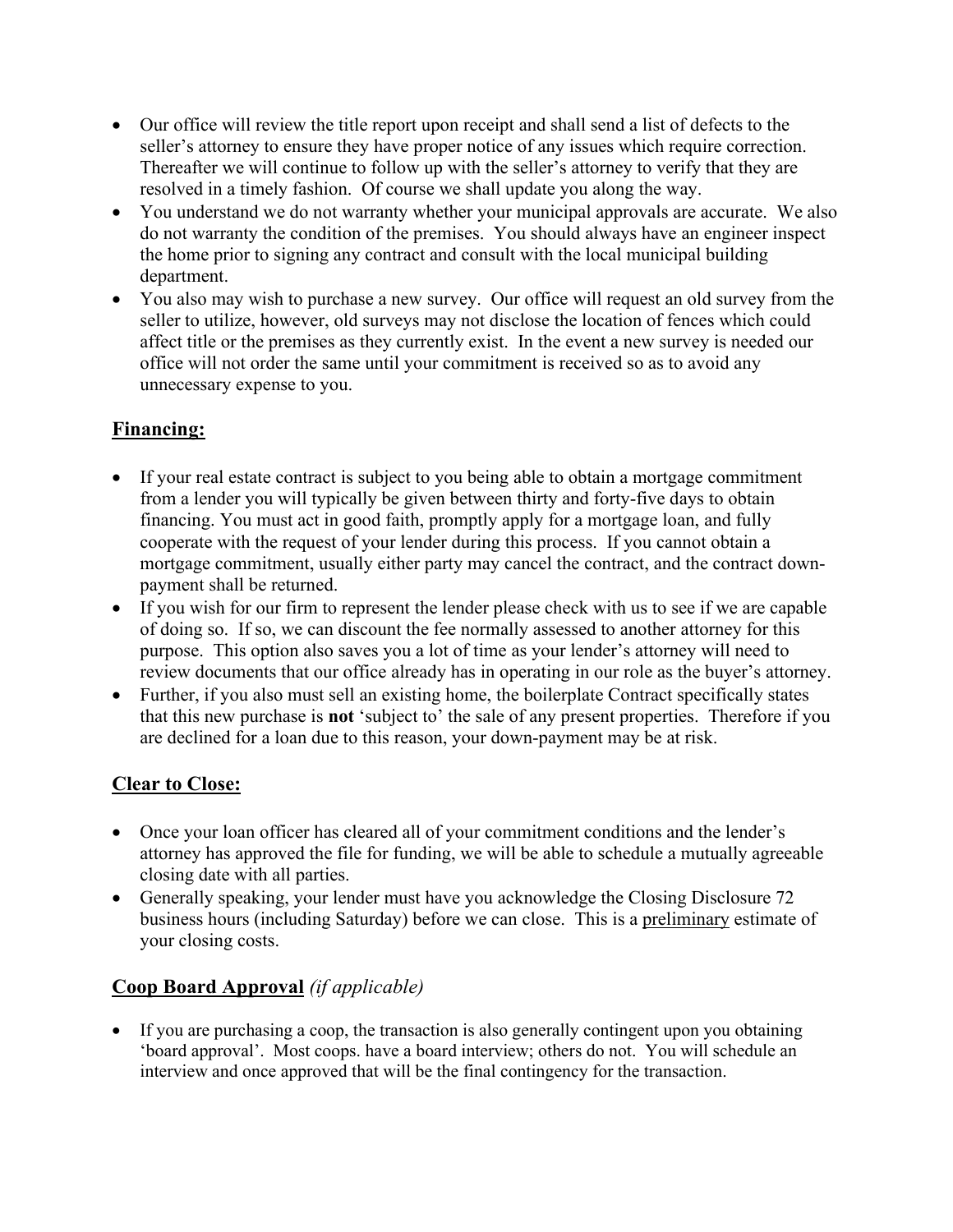## **Closing:**

- Our office will prepare a financial closing statement that outlines the entirety of the transaction in a manner that is easily understood. At closing we shall review all of your loan and title documents so as to ensure that you are fully aware of all that transpires at such time.
- Please be aware that simply because a closing date has been scheduled, that does not automatically mean you will be receiving actual possession of the premises on the day of closing.
- Additionally, we highly recommend that you schedule a walkthrough inspection of the premises, as close to the closing as possible, with the seller or your real estate agent in order to ensure that the property is in acceptable condition. It is imperative that you contact us immediately if there are any issues at the walkthrough so that we may resolve them prior to the closing since the seller will have zero liability after the fact, per NYS law.
- The location of the closing typically will be held at the office of the attorney for the lending institution or coop. managing agent/attorney, as applicable.
- The duration of a typical closing should be less than two (2) hours, depending on the lender (or coop. managing agent/attorney, as applicable).
- During the actual closing, you will sign the bank's loan documents to complete the loan transaction including the Note and Mortgage. Meanwhile the seller will sign all documents needed to transfer ownership in the home to you, including the Deed.
- In order for us to calculate your approximate closing costs, we will require an invoice from the title company, the seller's certified check request and the lender's fees.
- Typically we will have this information 24-48 hours prior to the scheduled closing date. Please note that it is not uncommon for us to receive this information on the day of the actual closing.
- Also calculated into your closing costs are real estate taxes. First, most lenders will require you to pay fifty percent of the annual tax bill in order to have sufficient funds set aside to make the first tax payment after closing of title. Second, you must reimburse the seller on a prorated basis for any real estate taxes the seller has prepaid beyond the closing date.
- *If you are purchasing a coop./condo., closing fees applicable to each party will be obtained via letter from the Management Company just prior to closing and a 'common charges' letter that will be utilized to 'prorate' common charges at closing.*
- The final cost associated with closing is a credit to the seller for any heating or cooking fuel (oil/propane) left in a storage tank. This does not apply to homes heated by gas.
- Please be advised that despite the fact our estimated closing costs are generally accurate, closing costs are always subject to change at the closing itself. For this reason, you must bring your personal checkbook. Finally, you must bring government issued photo identification (i.e. driver's license or passport) to the closing.
- You should also put any utilities in your name the day of closing or possession, whichever is later.

## **What is not included:**

Sometimes we are called upon to perform services that go above and beyond a simple closing or services which extend past the closing. These fees are due irrespective of fault. In other words,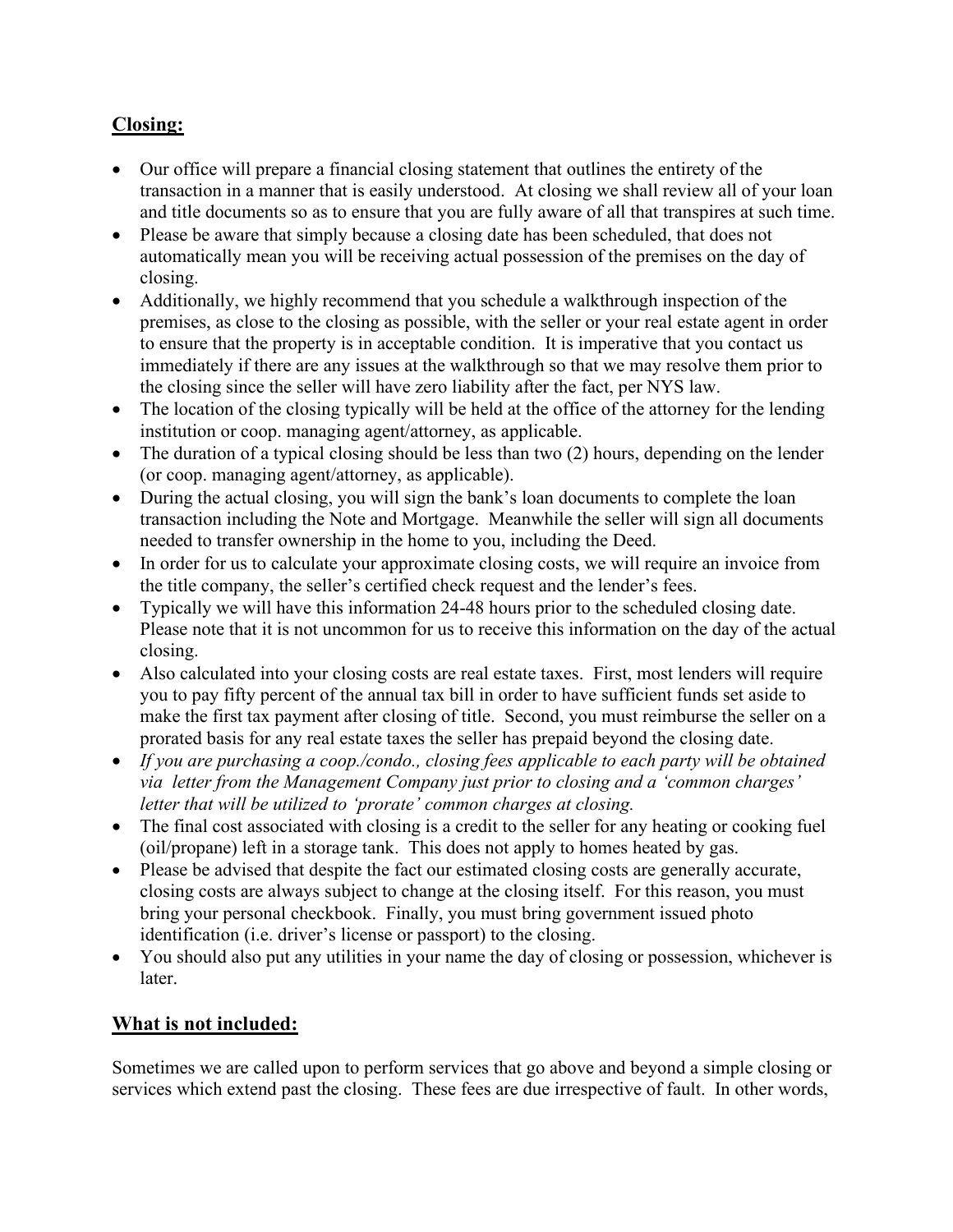even if the seller and/lender are to blame these services will become billable to you as compensation for our time on your behalf. These supplemental services include but are not limited to:

- 1) Negotiation of engineer's inspection issues which are generally handled by your real estate agent
- 2) Clearance of any title issues, including but not limited to, judgments or liens against you.
- 3) Negotiation of any open permits, building violations or Certificate of Occupancy issues.
- 4) Per escrow service that extends past the closing (i.e. post-closing possession issues, CO issues, etc.).
- 5) Preparation and clearance of one (1) Power of Attorney.
- 6) Closings scheduled within 24 hours' notice.
- 7) Adjourned closings.
- 8) Tardiness of any party attending the closing by one (1) hour. This includes you failing to attend the closing with the proper certified funds.
- 9) Closings that extend past two (2) hours due to any reason whatsoever including any 'dry' closings (where no actual funding or exchange of keys takes place).
- 10) Closings that extend thirty (30) days beyond the 'on or about' closing date billable every two weeks.
- 11) Preparation or defense of 'Time is of the Essence' documentation and correspondence thereafter.
- 12) Short Sale Purchase.
- 13) Bank Owned Property (commonly referred to as an "REO") Purchase.
- 14) FSBO Purchase.
- 15) New construction purchase.
- 16) Involvement of any tenant, foreclosure or divorce situations.
- 17) Any closing "via mail/wire".
- 18) Negotiation of any walk-through issues.
- 19) Pre-contract negotiations that take longer than two (2) weeks to conclude.

Each of the above is billable at **\$350.00** per hour. *We will notify you when one of these fees has been incurred.* Within our sole discretion we may discount the final fees due at closing.

#### *We do not practice litigation of any kind.*

In the event that a dispute arises between us relating our fees, you may have the right to arbitration of the dispute pursuant to Part 137 of the Rules of the Chief Administrator of the Courts, a copy of which will be provided to you upon request.

This is to confirm that you have read this letter, agreed to our engagement, and received a copy, which has been fully discussed and explained to your complete satisfaction. You have been made fully aware of the implications of the above and sign below acknowledging my complete unequivocal acceptance and understanding of said rights and obligations.